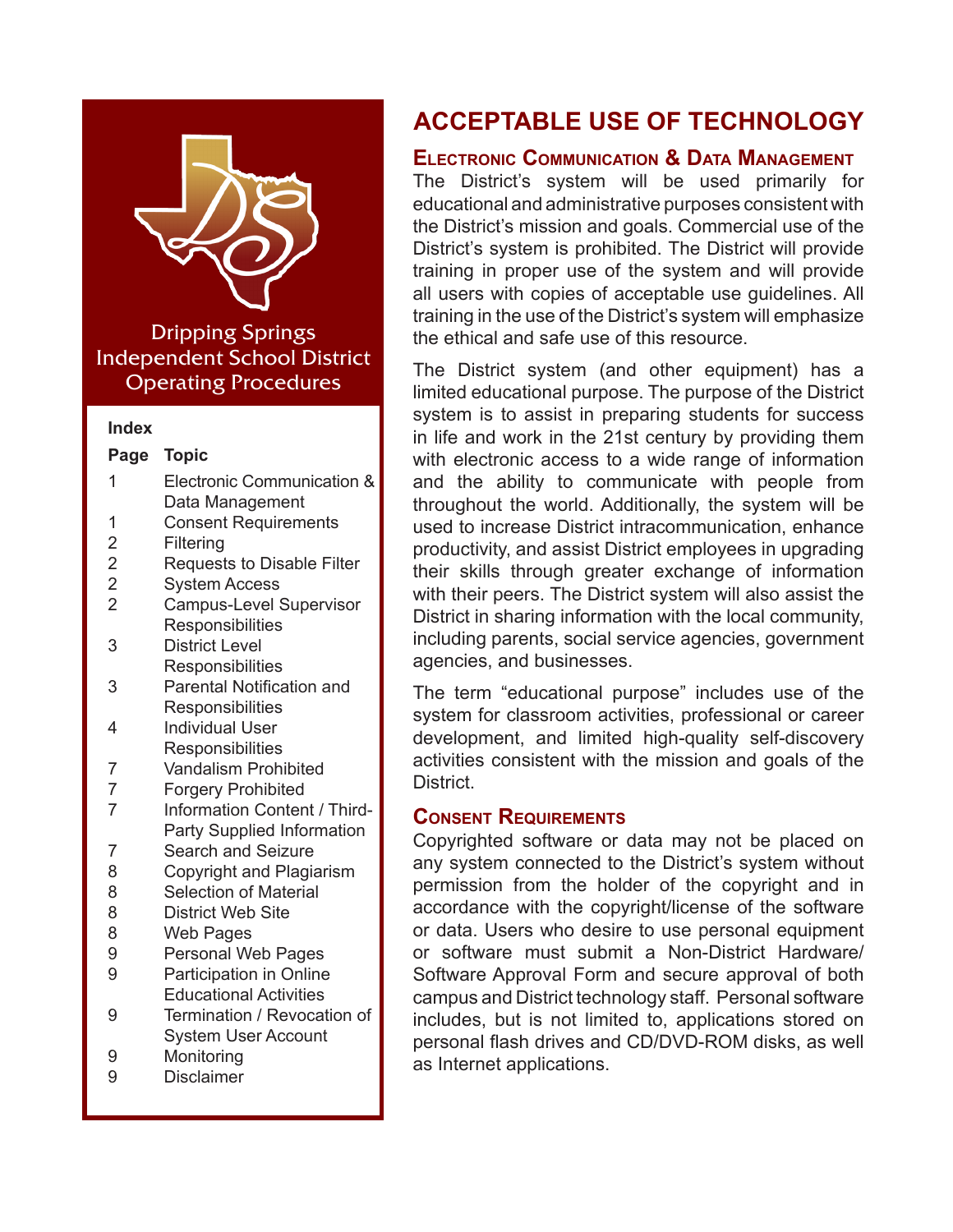<span id="page-1-0"></span>No original work created by any District student or employee will be posted on a Web page under the District's control unless the District has received written consent from the student (and the student's parent if the student is a minor) or employee who created the work.

Personally identifiable information about a District student may be posted on Web pages maintained by the District only in accordance with the provisions below under "District Web Site".

#### **Filtering**

All Internet access will be filtered for minors and adults on computers with Internet access provided by the school. To the extent practical, technology protection measures (or "Internet filters") shall be used to block or filter Internet access to inappropriate information. Specifically, as required by the Children's Internet Protection Act, the categories of material considered inappropriate and to which access will be blocked will include, but not be limited to: nudity/pornography; images or descriptions of sexual acts; promotion of violence, illegal use of weapons, drug use, discrimination, or participation in hate groups; instructions for performing criminal acts (e.g., bomb making); and on-line gambling. Users must not use proxy or "anonymous" sites or other measures to circumvent the filtering system.

# **Requests to Disable Filter**

Requests from users who wish to use a blocked site for bona fide research or other lawful purposes may be considered.

#### **System Access**

Access to the District's electronic communications system will be governed as follows:

- 1. Students will be granted access to the District's system as appropriate.
- 2. With a signed employee handbook receipt on file (which acknowledges the Acceptable Use Policy), District employees will be granted access to the District's system.
- 3. Any system user identified as a security risk or as having violated District and/or campus computer use guidelines may be denied access to the District's system.
- 4. The District's Acceptable Use Policy and Guidelines will govern all use of the District system. Student use of the system will also be governed by the Student Code of Conduct. Employee use will also be governed by District policy.
- 5. All users will be required to sign a user agreement as included in the Student Code of Conduct or the District Employee Handbook.

# **Campus-Level Supervisor Responsibilities**

As the campus supervisor for the electronic communications system, the Principal or designee will:

- 1. Be responsible for disseminating and enforcing applicable District policies and acceptable use guidelines for the District's system and equipment at the campus level.
- 2. Serve as the building-level coordinator (campus supervisor) for the District system; approve building-level activities; ensure teachers receive proper training in the use of the system and the requirements of this policy; establish a system to ensure adequate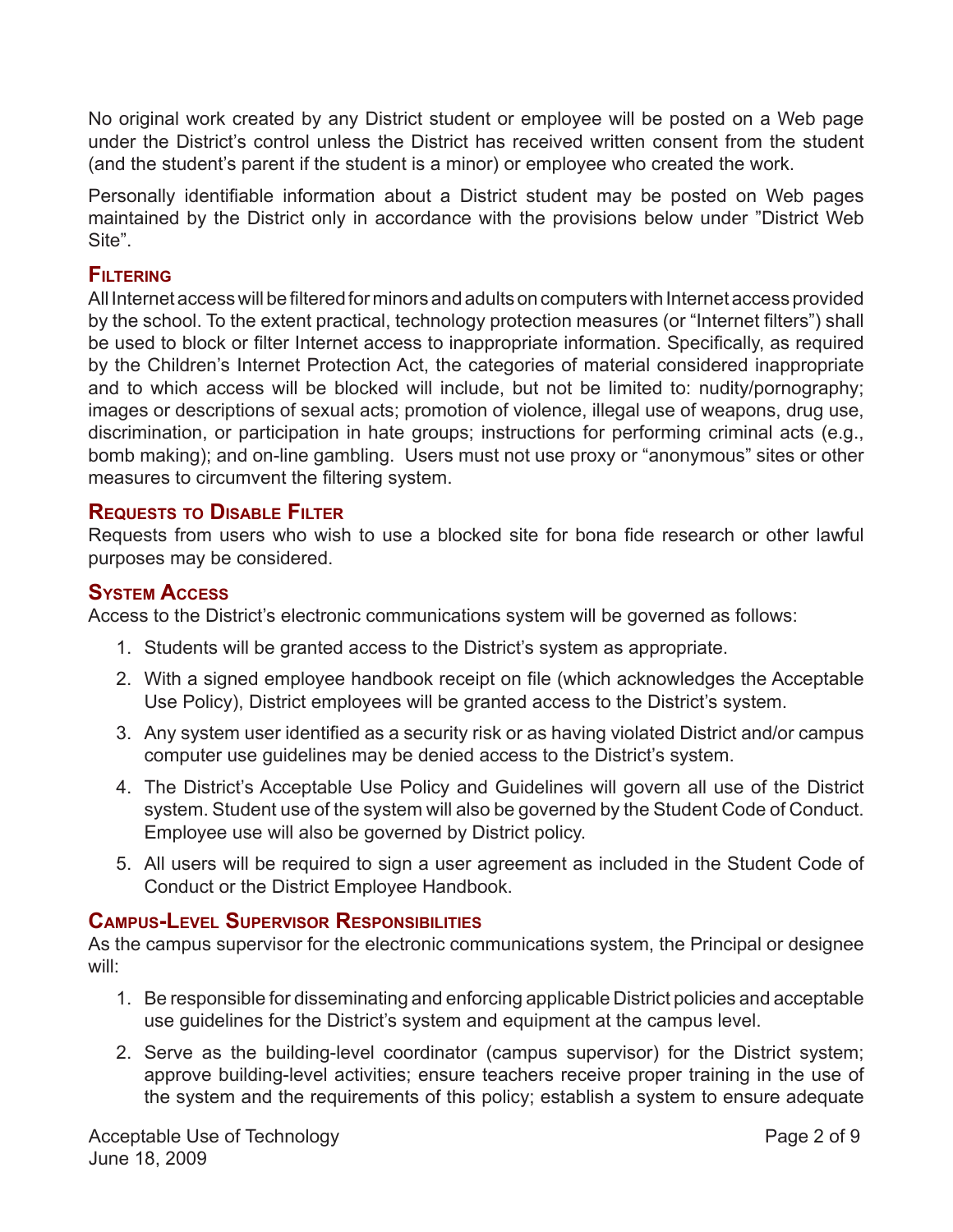<span id="page-2-0"></span>supervision of students using the system; maintain executed user agreements; and be responsible for interpreting the District Acceptable Use Policy at the building level.

- 3. Ensure that all users of the District's system complete and sign an acknowledgement of district policies and administrative regulations regarding such use. All such acknowledgements will be maintained on file in the Principal's office and may be included as part of the Student Handbook or campus handbook. Lack of a signed agreement does not indicate the right to disregard the policy or regulations.
- 4. Be authorized to monitor or examine all system activities, including electronic mail transmissions, as deemed appropriate to ensure proper use of the system.

# **District Level Responsibilities**

The Technology Directors and Technology Instructional Coordinators for the District's electronic communications system (or campus designees) will:

- 1. Be responsible for disseminating, implementing, and enforcing applicable District policies and acceptable use guidelines for the District's system.
- 2. Carry out the daily operations of the district system and equipment, assist in the implementation of these guidelines and meet as necessary to advise and/or make recommendations to the superintendent, principals, and/or School Improvement Teams on the use of technology resources and systems.
- 3. Ensure that employees supervising students who use the District's system are provided training emphasizing the appropriate use of this resource.
- 4. Ensure that all software loaded on computers in the District is consistent with District standards and is properly licensed.
- 5. Be authorized to monitor or examine all system activities, including electronic mail transmissions, as deemed appropriate to ensure student safety on-line and proper use of the system.
- 6. Be authorized to disable a filtering device on the system for bona fide research or another lawful purpose.
- 7. Be authorized to establish a retention schedule for messages and files on any electronic system and to remove messages or files posted locally that are deemed to be inappropriate.
- 8. Establish a process for establishing individual and class accounts; set quotas for disk usage on the system; establish a retention schedule; establish a virus protection process; and perform other District-level activities.

#### **Parental Notification and Responsibilities**

1. The District will notify the parents about the District network and the policies governing its use. Parents may request alternate activities (that do not require Internet access) for their child(ren).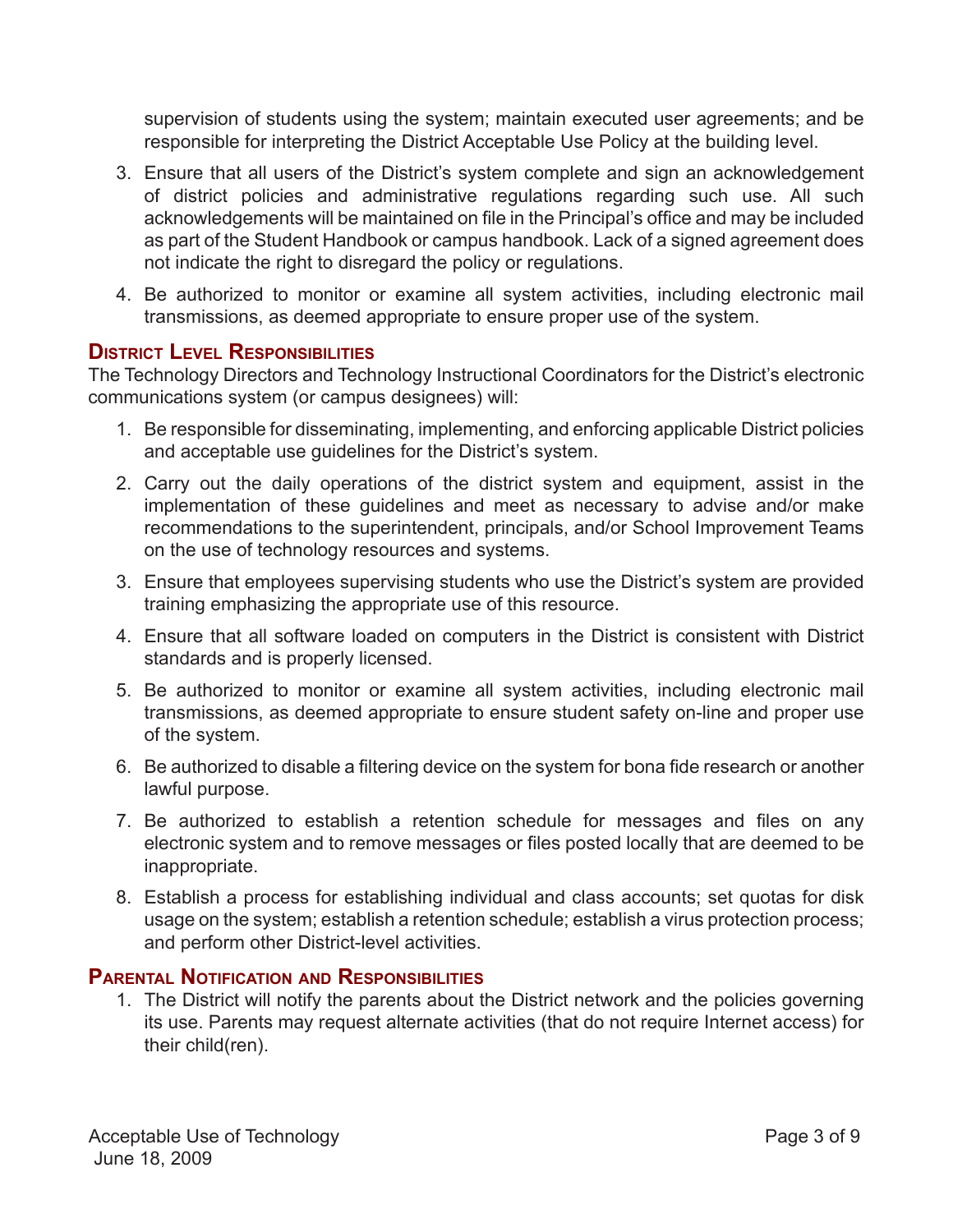- <span id="page-3-0"></span>2. Parents have the right at any time to investigate the contents of their child(ren)'s e-mail files and other files. Parents have the right to request the termination of their child(ren)'s individual access at any time by contacting the school principal during school hours.
- 3. The District Acceptable Use Policy contains restrictions on accessing inappropriate material. There is a wide range of material available on the Internet, some of which may not be fitting with the particular values of the families of the students. It is not practically possible for the District to monitor and enforce a wide range of social values in student use of the Internet. Further, the District recognizes that parents bear primary responsibility for transmitting their particular set of family values to their children. The District will encourage parents to specify to their child(ren) what material is and is not acceptable for their child(ren) to access through the District system.

#### **Individual User Responsibilities**

The following standards will apply to all users of the District's electronic information and communications systems and equipment:

- 1. The individual in whose name a system account or system access is issued will be responsible at all times for its proper use. Passwords are not to be shared.
- 2. The system may not be used for illegal purposes, in support of illegal activities, or for any other activity prohibited by District policy or guidelines. Specifically, as required by the Children's Internet Protection Act, inappropriate usage includes (a) unauthorized access, including so-called "hacking" and other unlawful activities, and (b) unauthorized disclosure, use, and dissemination of personal information regarding minors.
- 3. System users may not disable, or attempt to disable, a filtering or security device or system.
- 4. Communications may not be encrypted so as to avoid security review by system administrators.
- 5. System users may not use another person's system account without written permission from the campus administrator or District coordinator, as appropriate.
- 6. Except as provided under "Web Pages," students may not distribute personal information about themselves or others by means of the electronic communications system; this includes, but is not limited to, personal addresses and telephone numbers.
- 7. Students should never make arrangements to meet in person people whom they meet on-line, and should report to a teacher or administrator if they receive any request for such a meeting. Students will promptly disclose to their teacher or other school employee any message they receive that is inappropriate or makes them feel uncomfortable.
- 8. System users must purge electronic mail in accordance with established retention guidelines.
- 9. System users may not redistribute copyrighted programs or data except with the written permission of the copyright holder or designee. Such permission must be specified in the document or must be obtained directly from the copyright holder or designee in accordance with applicable copyright laws, District policy, and administrative regulations.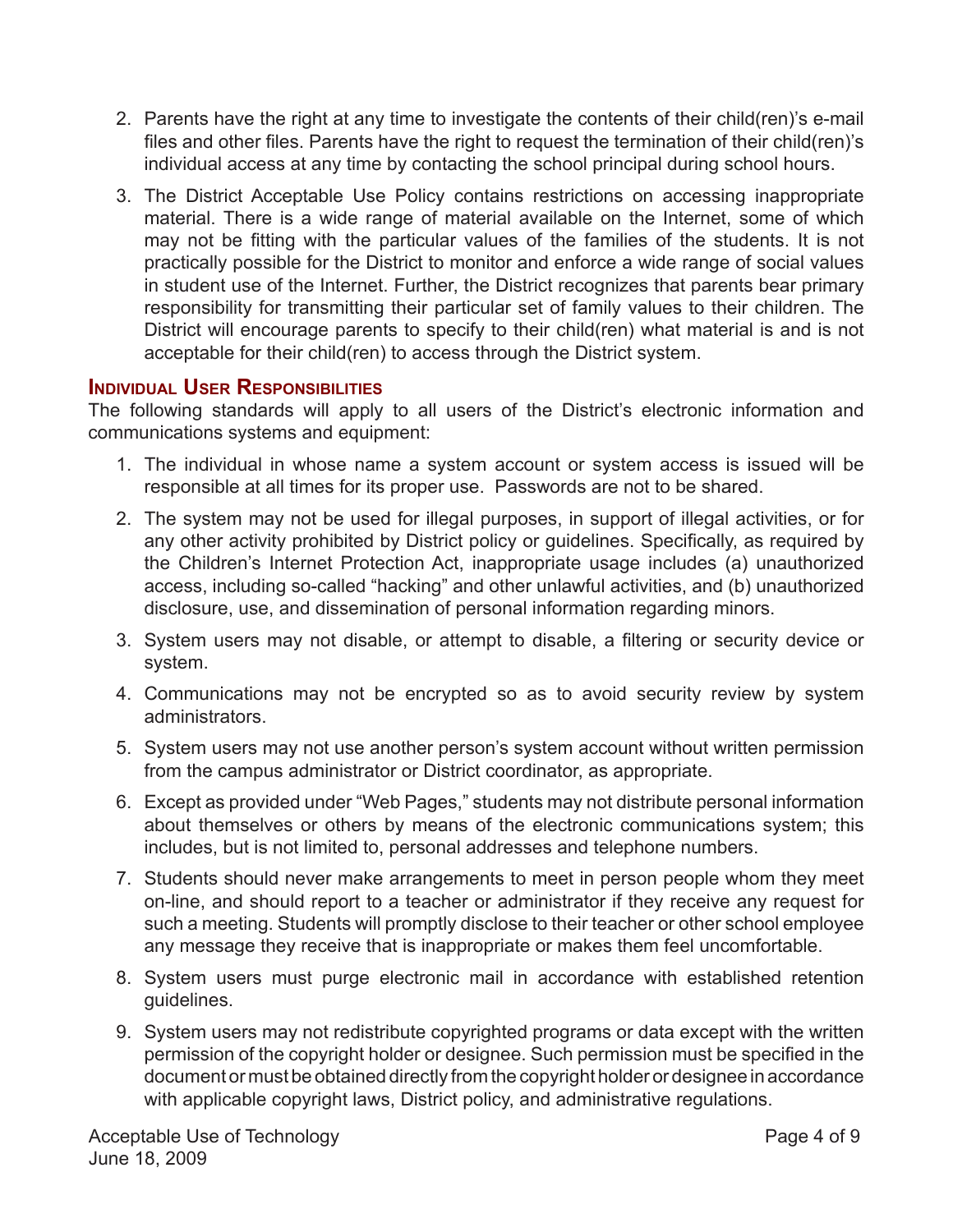- 10.System users should avoid actions that are likely to increase the risk of introducing viruses to the system, such as opening e-mail messages from unknown senders and loading data from unprotected computers.
- 11. System users may not send or post messages that are abusive, obscene, pornographic, sexually oriented, threatening, harassing, damaging to another's reputation, or illegal.
- 12.Inappropriate Language
	- a. Restrictions against inappropriate language apply to public messages, private messages, and material posted on Web pages.
	- b. Users will not use obscene, profane, lewd, vulgar, rude, inflammatory, threatening, or disrespectful language.
	- c. Users will not use ethnic or racial slurs.
	- d. Users will not post information that, if acted upon, could cause damage or a danger of disruption.
	- e. Users will not engage in personal attacks, including prejudicial or discriminatory attacks.
	- f. Users will not harass another person. Harassment is persistently acting in a manner that distresses or annoys another person. If a user is told by a person to stop sending him or her messages, the user must stop.
	- g. Users will not knowingly or recklessly post false or defamatory information about a person or organization.
- 13.System users may not purposefully access materials that are abusive, obscene, pornographic, sexually oriented, threatening, harassing, damaging to another's reputation, or illegal.
- 14.Inappropriate Access to Material
	- a. Users will not use the District system to access or transmit material that is profane or obscene (pornography), that advocates illegal acts, or that advocates violence or discrimination towards other people (hate literature). For students, a special exception may be made for hate literature if the purpose of such access is to conduct research and access is approved by both the teacher and the parent. Employees may access the above material only in the context of appropriate research.
	- b. If a user inadvertently accesses such information, he or she should discontinue the access and immediately notify the supervising teacher, lab aide, or campus technology assistant. This will help protect users against an allegation that they have intentionally violated the Acceptable Use Policy.
- 15.System users should be mindful that use of school-related electronic mail addresses might cause some recipients or other readers of that mail to assume they represent the District or school, whether or not that was the user's intention.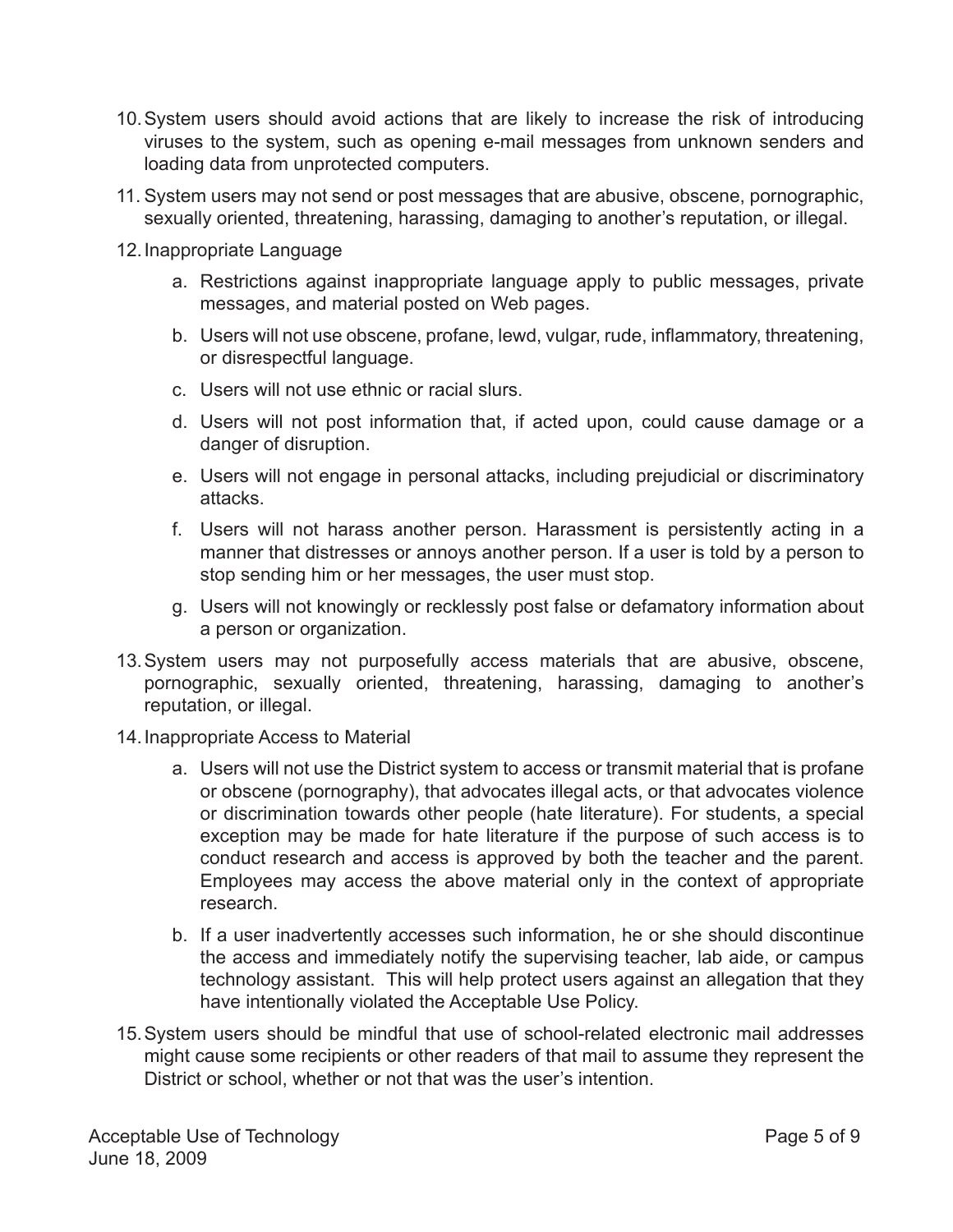- 16.System users must wisely use District resources related to the electronic communications system. Technology resources and access are provided for instructional purposes only. Users shall not use District equipment or systems for monetary gain or commercial purposes, defined as offering or providing goods or services. Purchasing goods or services for personal use is inappropriate. District acquisition policies will be followed for District purchase of goods or services through the District system. Users are not to incur any expenses to the District through the system without prior approval from the Technology Instructional Coordinator or Technology Director.
- 17.System users may not gain unauthorized access to resources or information.
- 18.Illegal Activities
	- a. Users will not attempt to gain unauthorized access to the District system or to any other computer system through the District System, or go beyond their authorized access. This includes attempting to log in through another person's account or access another person's files. These actions are illegal, even if only for the purposes of "browsing". Pretending to be someone else when sending/receiving messages is unacceptable.
	- b. Users will not make deliberate attempts to disrupt the computer system performance or destroy data by spreading computer viruses or by any other means. These actions are illegal. Using the equipment in such a way that would disrupt the use of the equipment by other users is prohibited.
	- c. Users will not use the District system to engage in any other illegal act, such as arranging for a drug sale or the purchase of alcohol, engaging in criminal gang activity, threatening the safety of person, etc.
- 19.Users may not use the system for political lobbying, as defined by state statute. District employees and students may use the system to communicate with their elected representatives and to express their opinion on political issues.
- 20.In the case of any doubt about the acceptability of any specific use or operation of the system or equipment, users should contact their supervisor or technology coordinator for clarification.
- 21.System Security
	- a. Users are responsible for the use of their individual account and should take all reasonable precautions to prevent others from being able to use their account. Users should not provide passwords to another person.
	- b. Users will immediately notify their technology coordinator or campus supervisor if they have identified a possible security problem. Users will not go looking for security problems, as this may be construed as an illegal attempt to gain access.
	- c. Users will avoid the inadvertent spread of computer viruses by following the District virus protection procedures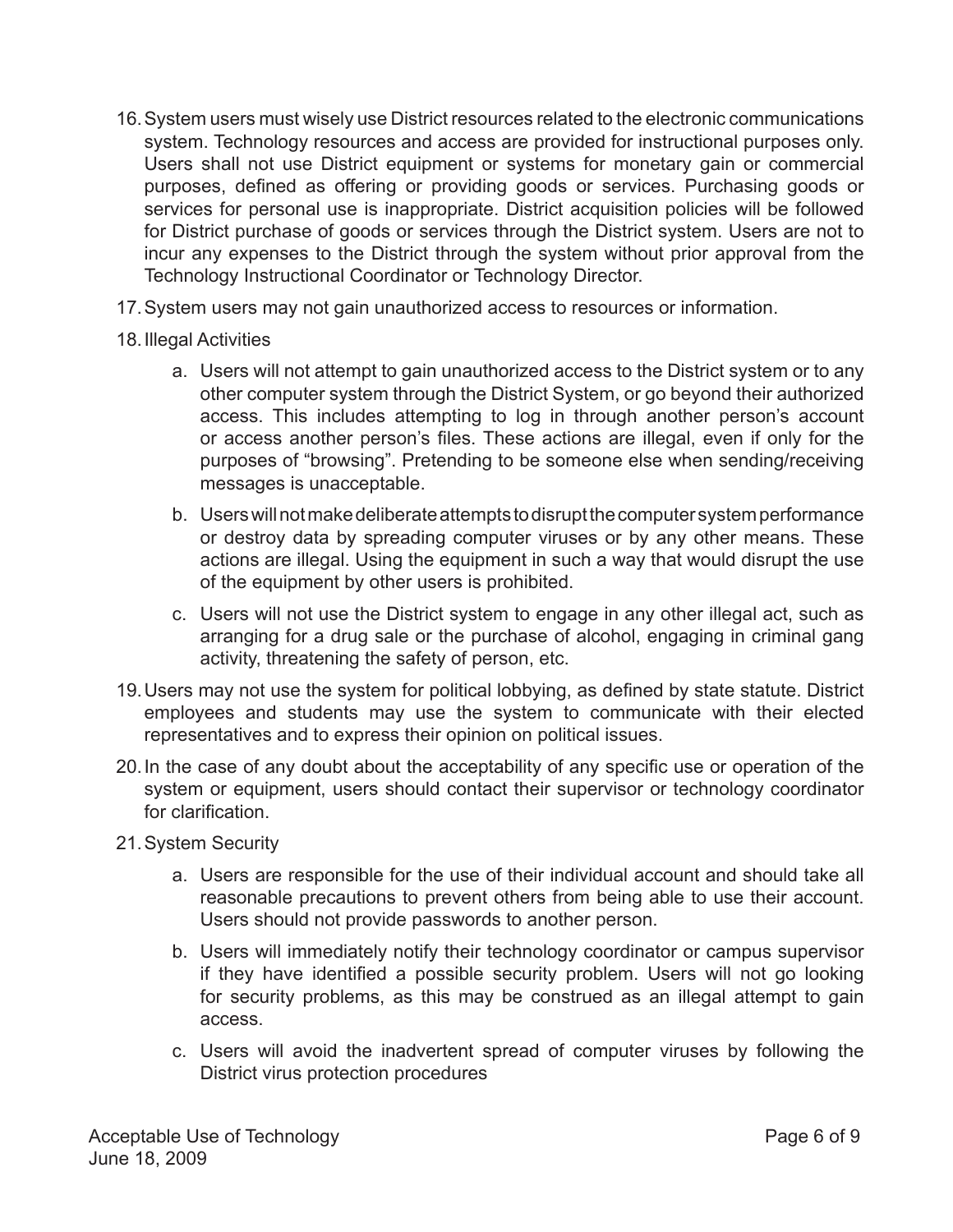- <span id="page-6-0"></span>22.Plagiarism and Copyright Infringement
	- a. Users will not plagiarize works that they find on the Internet. Plagiarism is taking the ideas or writings of others and presenting them as if they were original to the user.
	- b. Users will respect the rights of copyright owners. Copyright infringement occurs when an individual inappropriately reproduces a work that is protected by a copyright. If a work contains language that specifies acceptable use of that work, the user should follow the expressed requirements. If the user is unsure whether or not they can use a work, he or she should request permission from the copyright owner.

# **Vandalism Prohibited**

Any malicious attempt to harm or destroy District equipment or data or the data of another user of the District's system or of any of the agencies or other networks that are connected to the Internet is prohibited. Deliberate attempts to degrade or disrupt system performance are violations of District policy and administrative regulations and may constitute criminal activity under applicable state and federal laws. Such prohibited activity includes, but is not limited to, the uploading or creating of computer viruses.

Vandalism as defined above may result in the cancellation of system use privileges and may require restitution for costs associated with system restoration, hardware, or software costs, as well as other appropriate consequences. [See District Handbook, FN series, FO series, and the Student Code of Conduct]

# **Forgery Prohibited**

Forgery or attempted forgery of electronic mail messages is prohibited. Attempts to read, delete, copy, or modify the electronic mail of other system users, deliberate interference with the ability of other system users to send/receive electronic mail, or the use of another person's user ID and/or password is prohibited.

# **Information Content /Third-Party Supplied Information**

System users and parents of students with access to the District's system should be aware that, despite the District's use of technology protection measures as required by law, use of the system may provide access to other electronic communications systems in the global electronic network that may contain inaccurate and/or objectionable material.

A student knowingly bringing prohibited materials into the school's electronic environment will be subject to suspension of access and/or revocation of privileges on the District's system and will be subject to disciplinary action in accordance with the Student Code of Conduct.

An employee knowingly bringing prohibited materials into the school's electronic environment will be subject to disciplinary action in accordance with District policies. [See the District Handbook]

# **Search and Seizure**

1. System users have a limited privacy expectation in the contents of their personal files on the District system.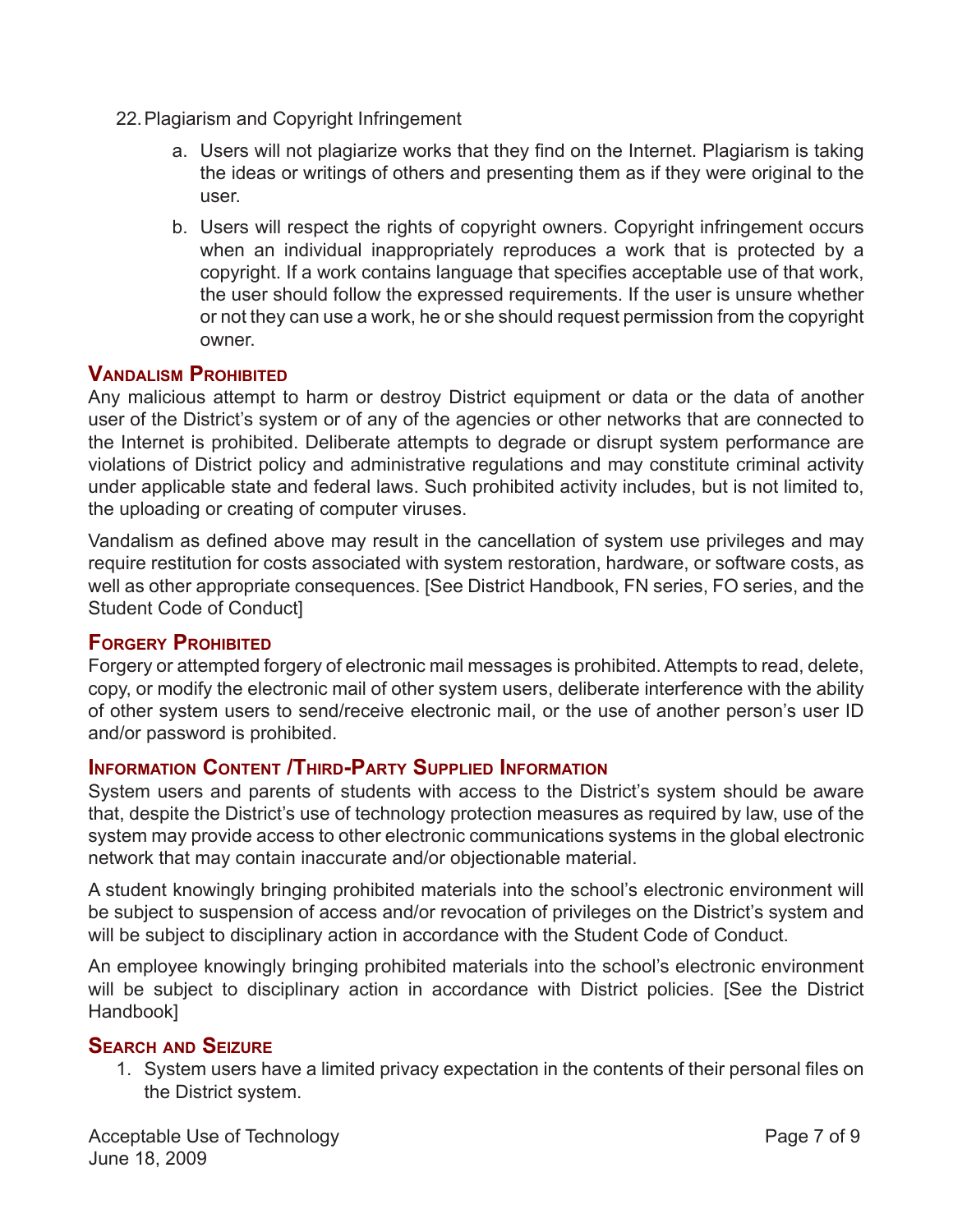- <span id="page-7-0"></span>2. Routine maintenance and monitoring of the system or files may lead to discovery that the user has violated or is violating the District Acceptable Use Policy, the Student Code of Conduct, or the law.
- 3. An individual search will be conducted if there is reasonable suspicion that a user has violated the law or the Student Code of Conduct. The nature of the investigation will be reasonable and in the context of the nature of the alleged violation.
- 4. District employees should be aware that their personal files may be discoverable under state public records laws.
- 5. Student-owned media are subject to interrogation and search as delineated in the Student Code of Conduct.

# **Copyright and Plagiarism**

- 1. District policies on copyright will govern the use of material accessed through the District system. Because the extent of copyright protection of certain works found on the Internet is unclear, users should make a standard practice of requesting permission from the holder of the work if their use of the material has the potential of being considered an infringement. Teachers should instruct students to respect copyright, to request permission when appropriate, and use appropriate citation practices following Fair Use Guidelines.
- 2. District policies on plagiarism will govern use of material accessed through the District system.

# **Selection of Material**

When using the Internet for class activities, teachers will select material that is appropriate in light of the age of the students and that is relevant to the course objectives. Teachers will preview the materials and sites they require or recommend students' access to determine the appropriateness of the material contained on or accessed through the site. Teachers will provide guidelines and lists of resources to assist their students in channeling their research activities effectively and properly. Teachers will assist their students in developing the skills to ascertain the truthfulness of information, distinguish fact from opinion, and engage in discussions about controversial issues while demonstrating tolerance and respect for those who hold divergent views.

# **District Web Site**

The District will maintain a District Web site for the purpose of informing and communicating with employees, students, parents, and members of the community of District programs, policies, information, and practices. The Technology Directors and the District Webmaster will establish guidelines for the development and format of Web pages controlled by the District. No commercial advertising will be permitted on a Web site maintained by the District.

# **Web Pages**

1. Names, student work, and photos of students may be placed on District Web pages as indicated on the District "Release of Directory Information" form.